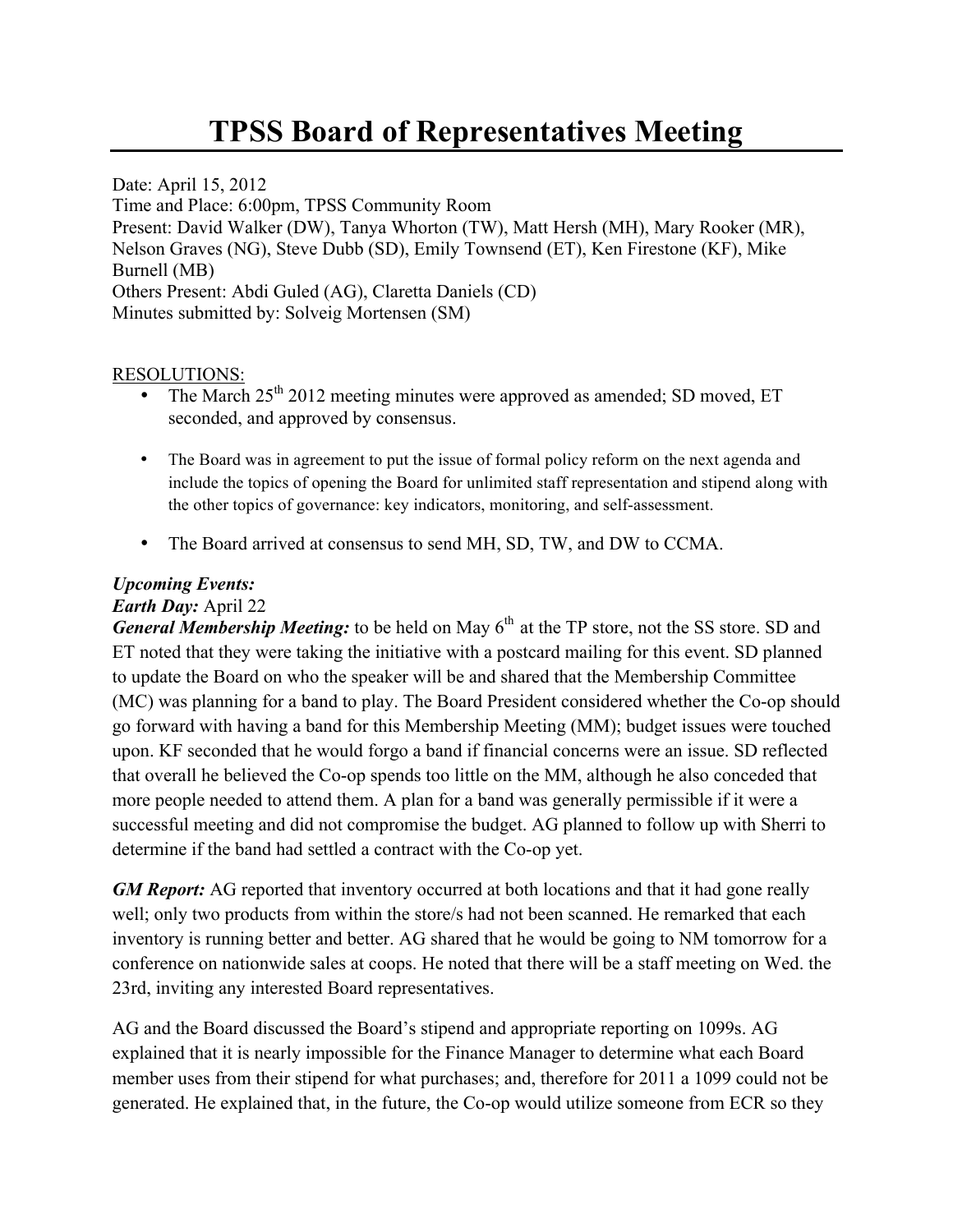could produce a 1099. DW noted that it would be much easier for management to handle Board stipends by a cash procedure; however, he clarified, cash is not allowed because the stipend has to be spent at the Co-op. He suggested that the matter be resolved with a gift card like method: something loaded with the stipend amount could expire at the end of the year. DW summarized that this was a record keeping issue that needed to be handled procedurally.

AG reported to the Board on the CoCoFiSt comparatives report. He noted that TPSS Co-op is the only co-op in the eastern corridor that does not have a deli, so it is very challenging to compare it to other local co-ops. Most other co-ops in the area have twenty or more staff working in their delis, and there is only one store in the eastern corridor that is comparative, he explained.

AG announced that MBe was hired into the position of HR manager as a full-time employee. SD raised questions regarding the hiring process: Was the position advertised? Were others interviewed for the position as well? AG recounted that at each staff meeting he encourages staff to look at the bulletin board. Several Board reps then voiced, as one had earlier in the meeting, a concern about why this hire was a topic of discussion and listed as an action item. SD talked about wanting a reporting on it for a couple of reasons, which he noted as having nothing to do with the actual choice for hire: it is a high-level position at the Co-op that was due to be addressed and filled; it is a requirement to post the position and formally hire for it; and, it also concerns him to learn that a position of that value did not attract any external applicants, something he believed the Co-op needed to recognize and examine. Reportedly, the position was advertised on Craig's List. ET surmised that it is acceptable to ask questions around this type of issue; gaining no external applicants for hire is atypical and should be an occurrence that the Board seeks more information about. SD emphasized how his concern relates to what he sees as a problem with the organization. KF summarized that the Board may need to eventually look at ways to attract more candidates for positions.

*Finance Committee Update:* TW shared that they reviewed the CoCoFiSt data and came to understand that it is a reporting system built for organizations to show their financial data in order to normalize and compare their figures and financial status with similar coops. Typically, she stated, CoCoFiSt reporting is not something used at a high level or by Boards to measure a co-ops' status. She confirmed that the FC will continue to look at it, though.

TW shared that the Co-op would be having a full audit this year. She noted that the Co-op is due for one and that we need to start the process early to meet October deadlines.

DW shared that next month the FC will attain the third quarter data, which will be informed by the inventory. He reflected that the recent financials perplexed him as the Co-op as a whole is stronger—the SS store only lost \$7K in February as opposed to more than \$25K in the former month--but he was puzzled about the personnel expenses, which were very high in January. He confirmed that the FC would have a better picture in May after receiving inventory results.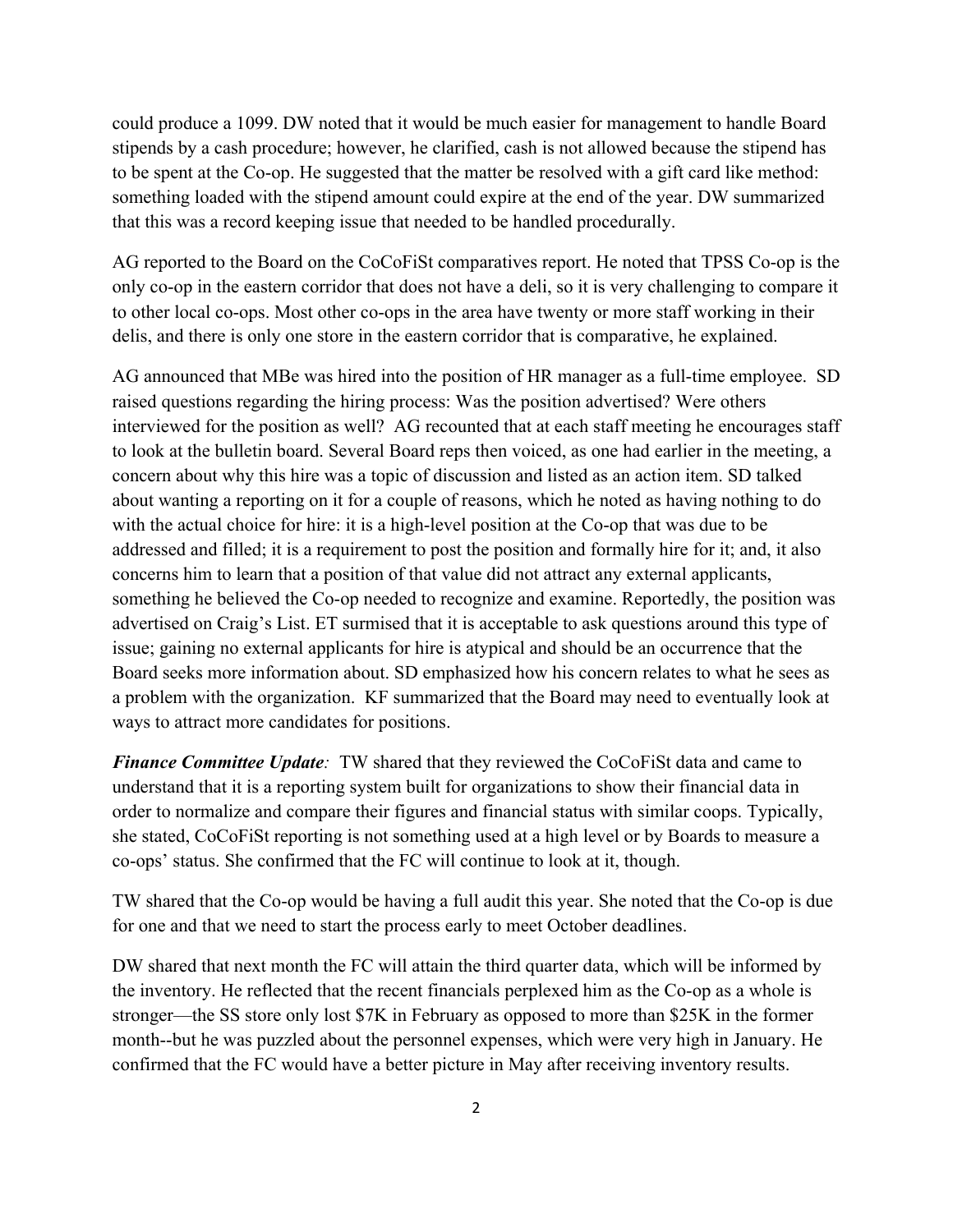SD voiced a substantive concern and a process suggestion; the FC notes indicated that pursuing generators is on hold because of the expansion, and he believed the Co-op should not wait for the next outage to acquire back-up generators. DW noted the key relevant strategic issues: moving a newly bought generator in the expansion and installation costs. AG suggested that another option is to lease a generator; DW suggested that this type of item go into a capitol budget proposed by the GM. In regards to process, SD stated that probably for the months that are not backed by inventory, the reporting needs to be looked at again. There was discussion about whether the Coop is in risk with its current insurance company due to the threat of power outages; it was clarified that under the Co-op's new insurance there have not been any power outages. TW remarked that the Co-op is under review with the worker's insurance company.

*Expansion*: KF shared that they had learned more about the plan of the proprietor of Blessed Coffee; he is looking at opening up a coffee hut across the street that would be 6-7,000 sq. ft., about the size of the Co-op. He remarked that they doubted that the Historic Committee would allow him to convert the Turner Building into a coffee building/hut. He relayed that at the meeting with former Council member, Dan Robinson, the Expansion Committee (EC) heard him offer to be the developer of the project and then the leasing agent of the newly expanded TP store or be a consultant on the project to help shepherd it through City requirements. KF reported that the Expansion Committee also met with Seth Grimes, Kay Daniels-Cohen, and Lorig Charkoudian and got the sense that the City may not want to move as quickly as the Co-op does.

DW reflected that Dan Robinson knows the City Council and process, so he could help in regards to issues of zoning, etc.; moreover, he noted, the Co-op may not seek him as a developer but be interested in getting aid on specific tasks. The Board understood that Mr. Robinson was interested in some form of partnership; MR shared that he had put in many hours on the GM search. KF agreed that there may be things to collaborate on, and also noted that Seth Grimes was still interested in more detailed plans. DW stated that the City is asking for three alternative plans to go to the City Council. He stated that the City Council had not yet received the Co-op's statement to the Takoma Park Junction Task Force.

KF recounted that the EC has been brainstorming the different scenarios that the Co-op could pursue to successfully expand and ranking each one, evaluating why the Co-op would choose one over the other. He wanted those who were interested in furthering that process to come to the upcoming meeting, because, he explained, the Co-op needs to make it clear to the community and City why expansion needs to occur on that lot or communicate that it may not stay in the junction.

*Open Member Forum:* Speaking as a member, ET shared that one of her contacts lost her wallet at a Panerra restaurant, which immediately fed-exed it back to her, and then conversely, she--this same contact--lost her wallet at the Co-op. But the Co-op held it for six days before ensuring that she got it back. AG stated that he will follow-up.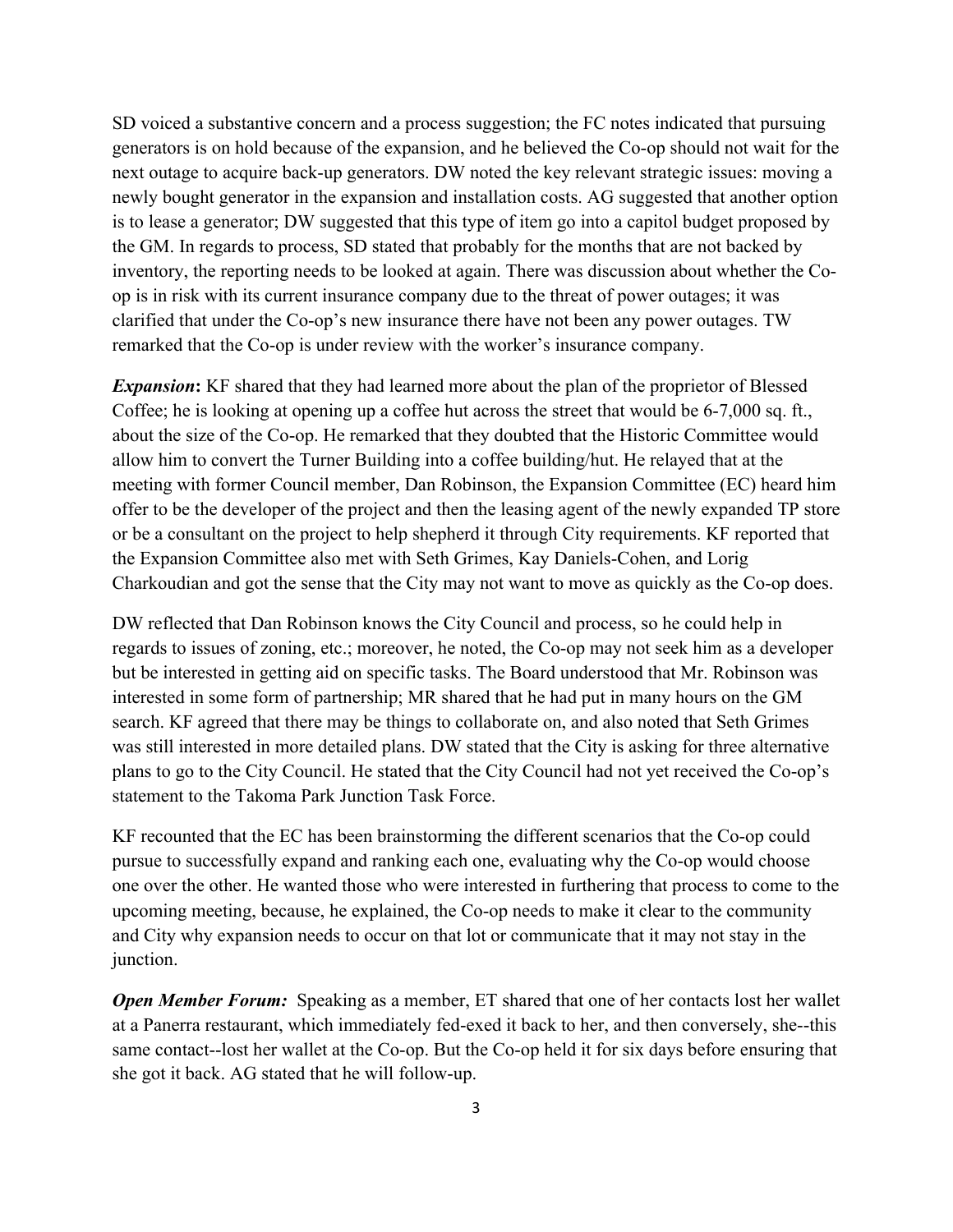Also speaking as a member, SD gave feedback on a few customer service issues. He had a contact that expressed discontentment about how no staff at TP ever asks her if she would like bagging done; in contrast, he noted, this is routinely done at SS. Board reps. agreed that the question should be asked. SD further shared that a couple of months ago, he found "good" food items stocked behind older or "bad" food items. NG commented that if they were bad, they should have just been pulled. In final, SD shared that there is a staff, who works at the front end, who probably speaks tourist-level English, and who may, ultimately, be better suited for other tasks that do not involve as much customer communication.

*Governance Discussion:* MH reiterated his continued interest in revisiting the Bylaw limit of staff on the Board. DW asked each Board rep. to respond to the idea.

KF: stated that he was in opposition to the idea; noted the negative feedback he received from an attorney, who had been involved with non-profits, about it; felt that the Board could then be over-filled with staff; remarked that the Co-op could end up being run more by staff than members, which is inappropriate unless a worker's co-op; had no problem with staff contributing in the selection of and even vote for a new GM but believed the evaluation of the GM should not involve staff.; vowed to fight to always keep staff/employees on this Board but not in an unlimited number.

TW: commented that the Board's biggest responsibility is to hire the GM, noting how tumultuous that already is with just three staff on the Board; considered what would happen if non-staff Board reps were missing and the Board needed quorum--quorum would be settled by an all staff Board.

DW: appreciated that MH sent this idea to the Board CGIN discussion and got their feedback, which was to limit staff presence on the Board; recalled that this was why the Board changed from discounts to a stipend since staff members already receive the maximum 20% discount, so staff members serving on the board were uncompensated for their service on the board. He noted that co-ops empowered by structure are similar to third wave co-ops; gave an example of a Board that made a political statement with their staff representation; felt this Board had struck the right balance; felt it would be ok to ask members what they thought about the idea in the context of comprehensive Bylaw revision, but did not support a single-issue revision of the Bylaws

NG: noted that there was once a time when he was in favor of unlimited staff participation on the Board, because before a Bylaw change they stated that you had to be a working member or volunteering member to be on the Board; and observed that it can become really difficult having five staff members and only four community members, because the GM would be on the firing line at each Board meeting. He stated that the potential danger far outweighs the confines of the limitations.

MB: did not think it would be wise to add more staff to the Board.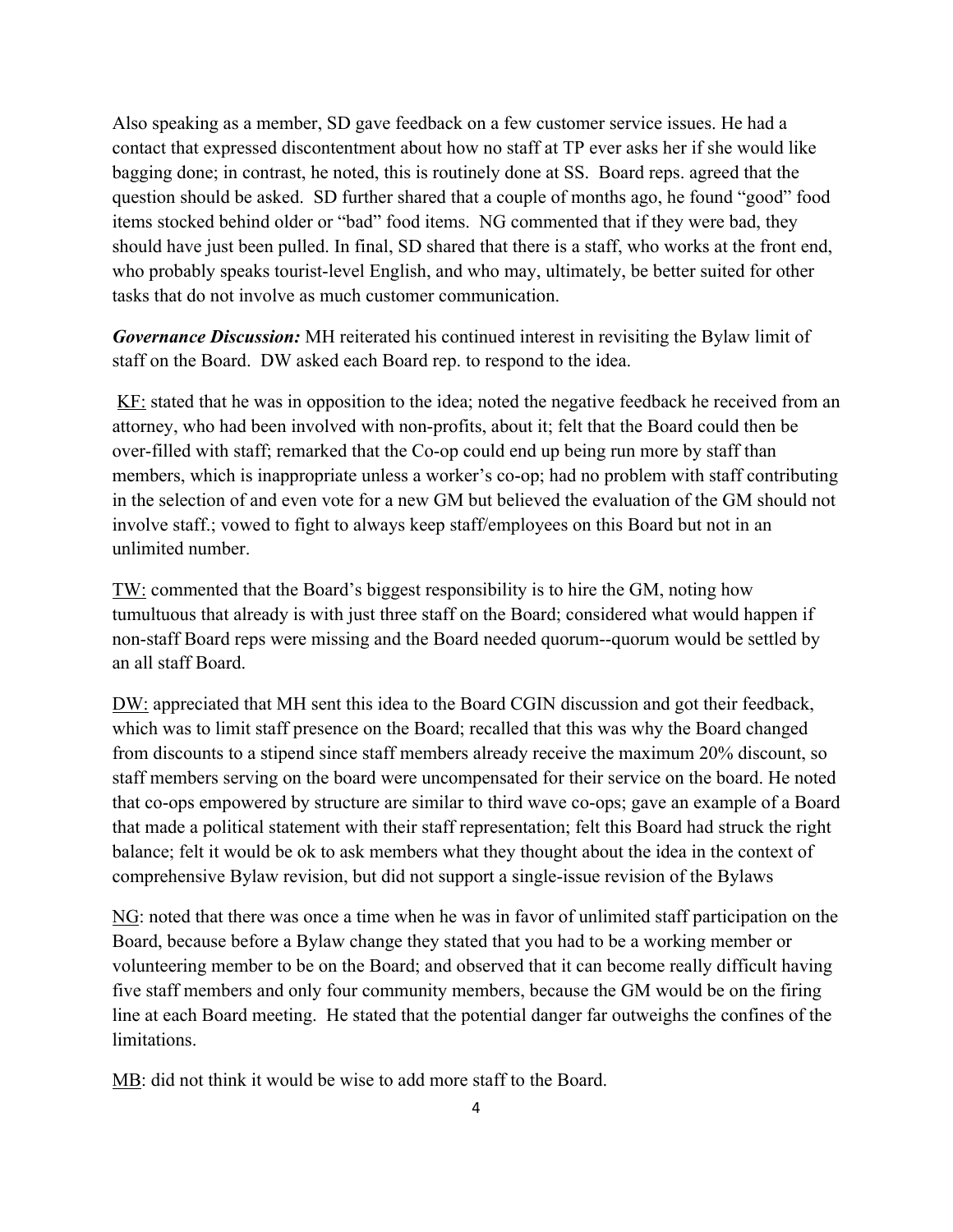SD: would only be in favor of the idea if the Co-op shifted its structure to a hybrid-co-op, which changes the staff commitment to the Coop; but felt keeping the consumer structure and increasing staff would be problematic.

 $ET$ : thought it seemed irresponsible, because staff members are already so invested in their workplace and saw the existence of that imbalance as a good reason to have three seats instead of all seats.

MR: though, views a worker co-op differently, did not think she has ever been in favor of an all staff Board; also noted the work they did on the GM and Search Committee, which were basically a smaller selection of the Board, and how there was more work because staff and, therefore, staff-Board reps. could not participate; also felt it would put everyone in an awkward position in evaluating the GM; and did not think the ratio of staff to members needed to be greater than it is now.

MH: explained that his biggest argument for unlimited staff on the Board was that it will inspire enthusiasm about the elections; in his eyes it is the best and easiest way to get more competitive candidates and reach a broader group of people. In wanting to hold onto the current structure, he also speculated that the Board might be partly operating out of fear. If the Board attained five or more staff representatives, he said, then it might need an independent consultant to ensure that the grievance and/or other policies were being properly observed. He noted that Boards of this type were in use in the 1970s.

SD concurred that there are and have been Boards structured this way, but he, again, understood that the way worker co-ops are set-up the workers are also the owners and invest significantly in their co-op: along the lines of \$10,000. The Board President offered that other co-ops do strike a similar balance ratio for staff representation on their boards as well, and concluded that this would not be a single-issue for Bylaw reform. He observed that as policies come up the Board needs to look at Bylaw reform.

MH felt the membership were allowed to settle the voting issue but, in this case, were not being allowed to decide if they wanted more options in candidates for Board representation; he remarked that the Co-op should be leading the edge. DW clarified that he was willing to include the question as part of a process of Bylaw revision that will go to the membership and would support having it as one of the questions discussed at the membership meeting. **The Board was in agreement to put the issue of formal policy reform on the next agenda and include the topic of opening the Board for unlimited staff representation with the other topics of governance discussion.**

*Board Development:* DW and TW reported that they had asked Art Sherwood (AS) about whether the Co-op could make an exchange of some sort for the CBLD 101 course; AS immediately responded that the Board should feel fine about asking him questions, but also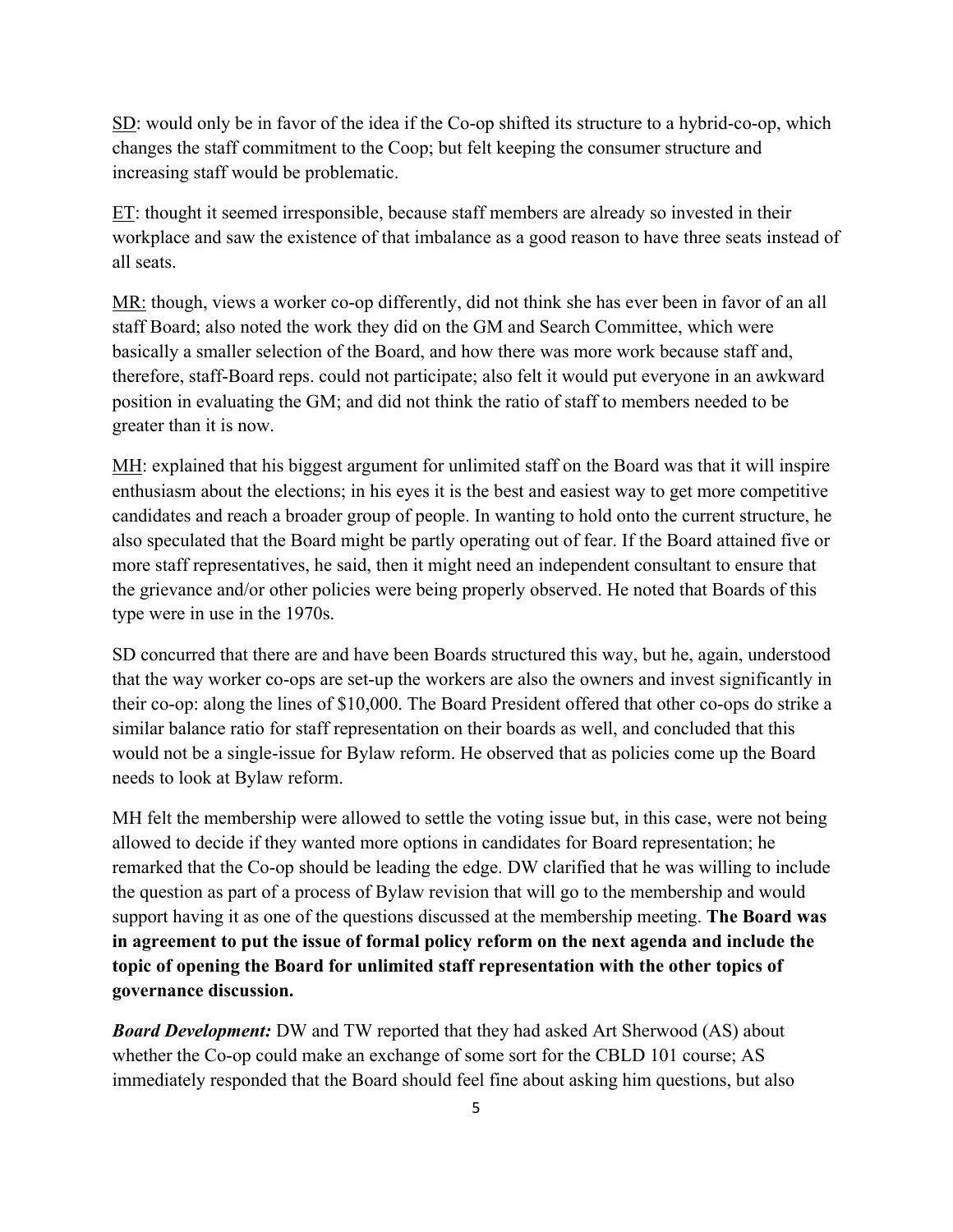asked them *why would you debate attending CBLD 101?; just* attend. AS encouraged any Board representative, new or old, to attend the July Baltimore CBLD event.

DW announced that CCMA is scheduled to be in Philadelphia, so he encouraged Board representatives to attend all three upcoming opportunities, including MAFCA and visiting Mariposa. Furthermore he reviewed some of the budgeted expenses to date: professional and legal fees of \$5,500; \$2,900 on CBLD; \$650 on hiring the GM. After discussing how free housing would probably be available for those that go, the Board concluded that there was enough in the budget to send four representatives.

The Board arrived at consensus to send MH, SD, TW, and DW to CCMA. The Board President planned to bring a proposed Board budget to the next meeting and include it as an agenda item as well.

*Membership Update:* The Board President passed out two pages of membership cooperative capitalization plans and membership contract notes. He explained that the Board needed to determine what should be in the membership agreement and shared that the Bylaws not only listed certain rights, but also required members to agree to pay the Co-op's income taxes on any patronage rebates issued. He noted that the bylaws could impose a tax liability: if the Co-op makes a profit and does not spend it on the stores but sends it it to members as a patronage refund, it becomes a tax liability to them. Right now, he stated, the bylaws say that the Co-op does have to issue notifications and that the members have to accept that tax liability. SD felt it was better to retain the money and use it on the stores than to do patronage rebates.TW commented that many other co-ops have moved to patronage rebates; the Board and Co-op needed to examine why they have done so.

DW noted that there were other implicit things in the policy that needed to be addressed and that member capitalization is a grey area as well. He said maybe the Co-op needs to construe itself as a federation of co-ops. He noted that installment plans regardless of income do reduce the upfront amount for people, but asked what the Co-op will do if people stop after four payments or what the amount of the capitalization should be. He explained that some members joined for \$60 and others joined for \$100; those that joined for \$60 should not get \$100 back. There was some discussion about how that could be challenging to track now, due to the recycling of member numbers. The Board noted that they are waiting to get an idea of the capitalization plans of other co-ops.

MR talked about the need for a policy review committee.

Meeting adjourned at 8:30pm

Next Meeting: May 20, 2012

BOARD ATTENDANCE TALLY: